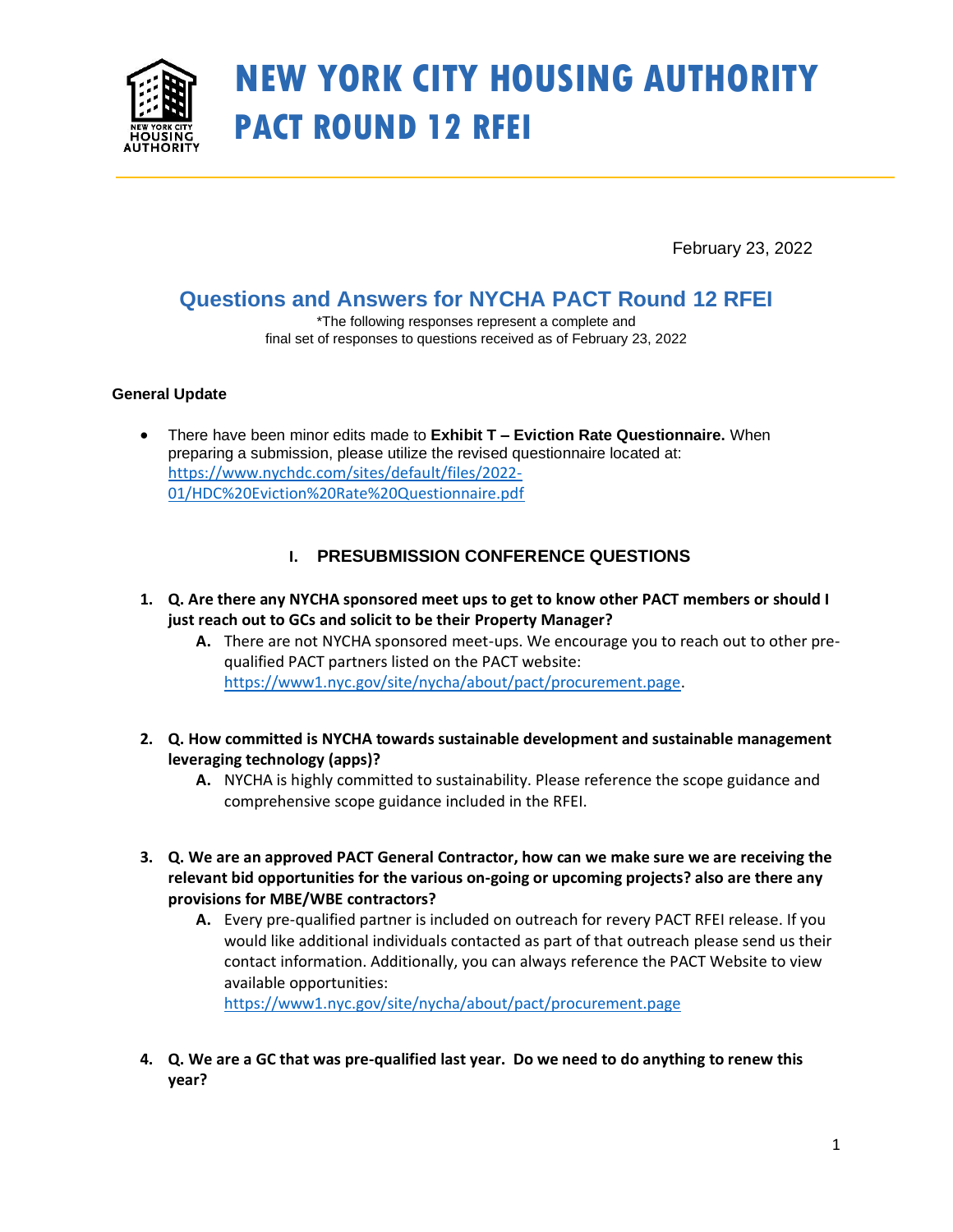- **A.** Yes, you will need resubmit a Form 6. Please refer to and read through the RFQ on our PACT partner page:<https://www1.nyc.gov/site/nycha/about/pact/procurement.page>
- **5. Q. What HPD New Construction program is expected by the agencies for the West Brighton site? SARA/ELLA/Mix and Match or we are free to choose?**
	- **A.** It is open, but Applicants should align the proposed housing program with the resident priorities identified in Exhibit A. Any HPD rental term sheet would be eligible.
- **6. Q. Do pre-approved SSPs need to do anything, other than complete Form 7, if they want to be considered for PACT 12 opportunities?**
	- **A.** You should re-submit form 6 and 7 to remain pre-qualified. You won't need to do anything else beyond that, as we select our SSPs once development partners are selected for the project. We do this with our resident leaders. The online Form 7 is currently closed, please email the PACT partner email address to get access.
- **7. Q. How can a service provider become a qualified provider for NYCHA PACT sites?**
	- **A.** Please refer to the NYCHA PACT RFQ for the process of becoming pre-qualified. The RFQ can be found on this page, here: <https://www1.nyc.gov/site/nycha/about/pact/procurement.page>
- **8. Q. Can you speak to the vacancy rates of the buildings included in Round 12?**
	- **A.** We can provide this information at a later date. Please utilize the vacancy rate assumptions in the RFEI.
- **9. Q. For the Moore/Courtlandt cluster, can you identify which of the 4 bldgs is 100% seniors? Is that due to a specific funding source such as 202 or a regulatory restriction? And, did we hear correctly that one of the other buildings, Moore, is predominantly seniors? Similarly, did that just develop organically? And, finally, does NYCHA perceive any need for right sizing those units, and has NYCHA discussed this with tenants?**
	- A. The building at 372 E 152<sup>nd</sup> street is a Senior designated building. Moore has a larger senior population but isn't designated. Additional materials on this topic may be provided at a later time.
- **10. Q. One of our principal's professional experience is outside of NYS but it is in subsidized housing. Kindly confirm that out of state subsidized PM experience will be accepted for RFEI prequalification.**
	- **A.** Out of state experience will be considered and accepted in evaluation.
- **11. Q. Can you elaborate a bit further on the social service requirements? The RFEI seems to suggest applicants should propose a social service coordinator, plan and budget but upon selection NYCHA will choose a social service provider or multiple providers to be part of the team -- is this correct? If so, how do you advise developing a plan and budget without knowing who will implement it?**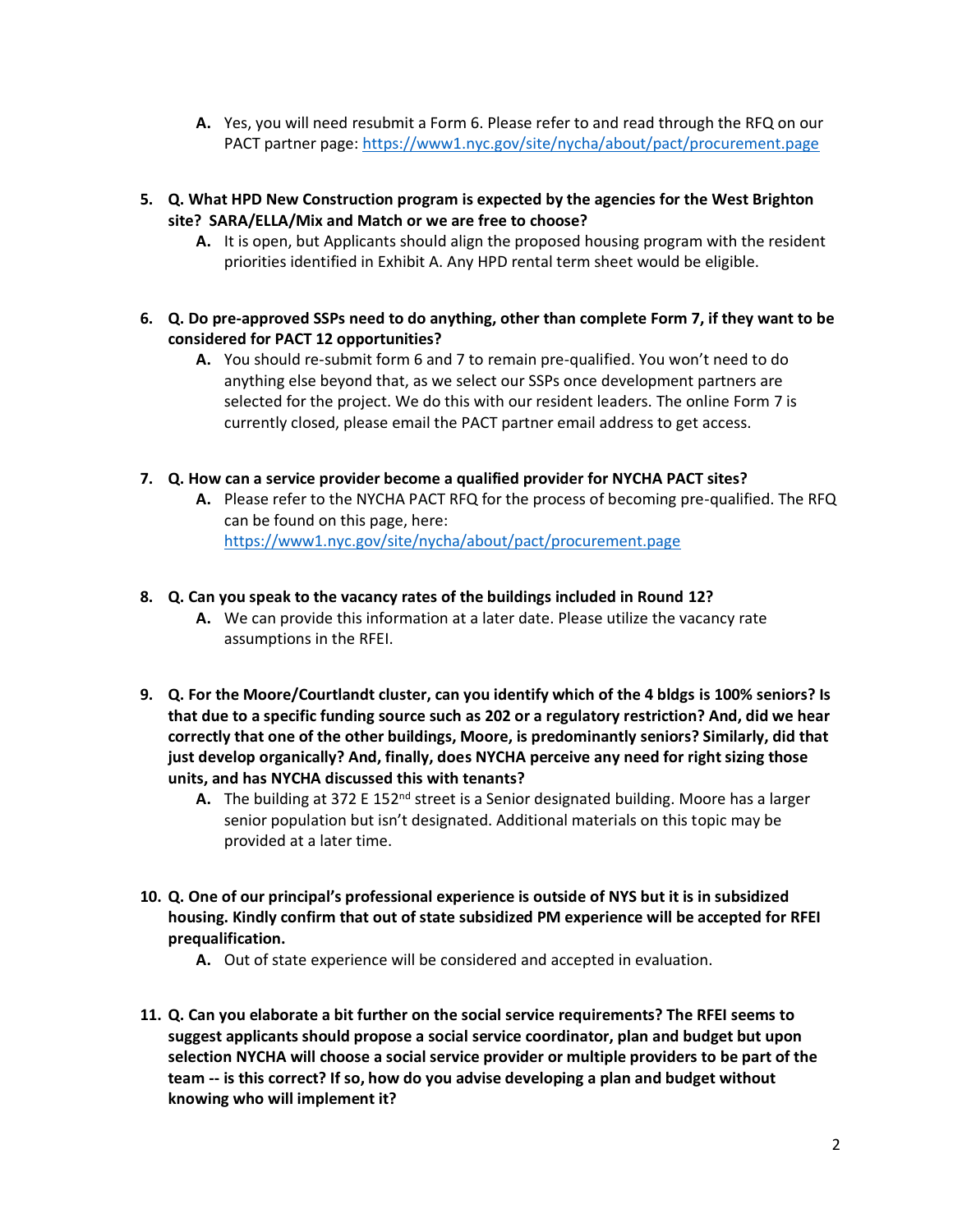- **A.** A baseline budget it outlined in the Social Service Provider Guidance, please be sure to reference that guidance when drafting an initial plan or budget. A final Social Service Plan will not be submitted until closer to closing. Partners should think of the process in two phases as NYCHA will be working with the designated partner to assign a Service Provider after designation:
	- **i.** RFEI Proposal During this phase you should prepare an initial plan based on your team's experience providing social services and an initial assessment of resident needs.
	- **ii.** Post-Designation: After designation, NYCHA will share a short list of potential providers for the designated team to consider. The PACT Project Team will ultimately be responsible for selecting a Service Provider and developing the final Service Plan with that partner in the predevelopment phase.

### **12. Q. How many eligible applicants does NYCHA anticipate selecting per site?**

- **A.** Between 2-3 PACT project teams will be selected to submit proposals per site.
- **13. Q. Besides standing funding caps per project, are there any caps earmarked for specific components of the project? (ie, PM costs capped at 10% of overall costs). I'm asking because this plays a role in proposal narrative.**
	- **A.** Any requirements are detailed in the RFEI. You can reach out if there are specific questions beyond what is detailed in the RFEI.

### **14. Q. How much access do project teams have to NYCHA PACT for questions as we are drafting the proposal?**

**A.** We will be issuing an initial QA followed by a release of some additional site diligence materials as well as conducting site tours. Questions arising from the additional materials and site tours will be answered in a second QA. We cannot guarantee that we will be able to respond to all questions or provide all material requested.

### **15. Q. Would SSP have to submit a proposal or would those applying have to reach out to SSP to partner?**

**A.** The SSP does not have to submit a proposal. SSPs should fill out the Form 7 and become prequalified through the RFQ. Upon designating a team, NYCHA will create a list of qualified SSPs who are best equipped to provide services at each site.

#### **16. Q. Can we apply to multiple project teams?**

**A.** Developers can only be part of one Project Team and be part of one Preference Ranking form submission. If you are General Contractor or Property Manager it is possible to be involved in multiple submissions, but it is preferable for those entities to be focused on preparing a strong proposal for one site.

#### **17. Q. Does a PACT Team consist of a lead SSP?**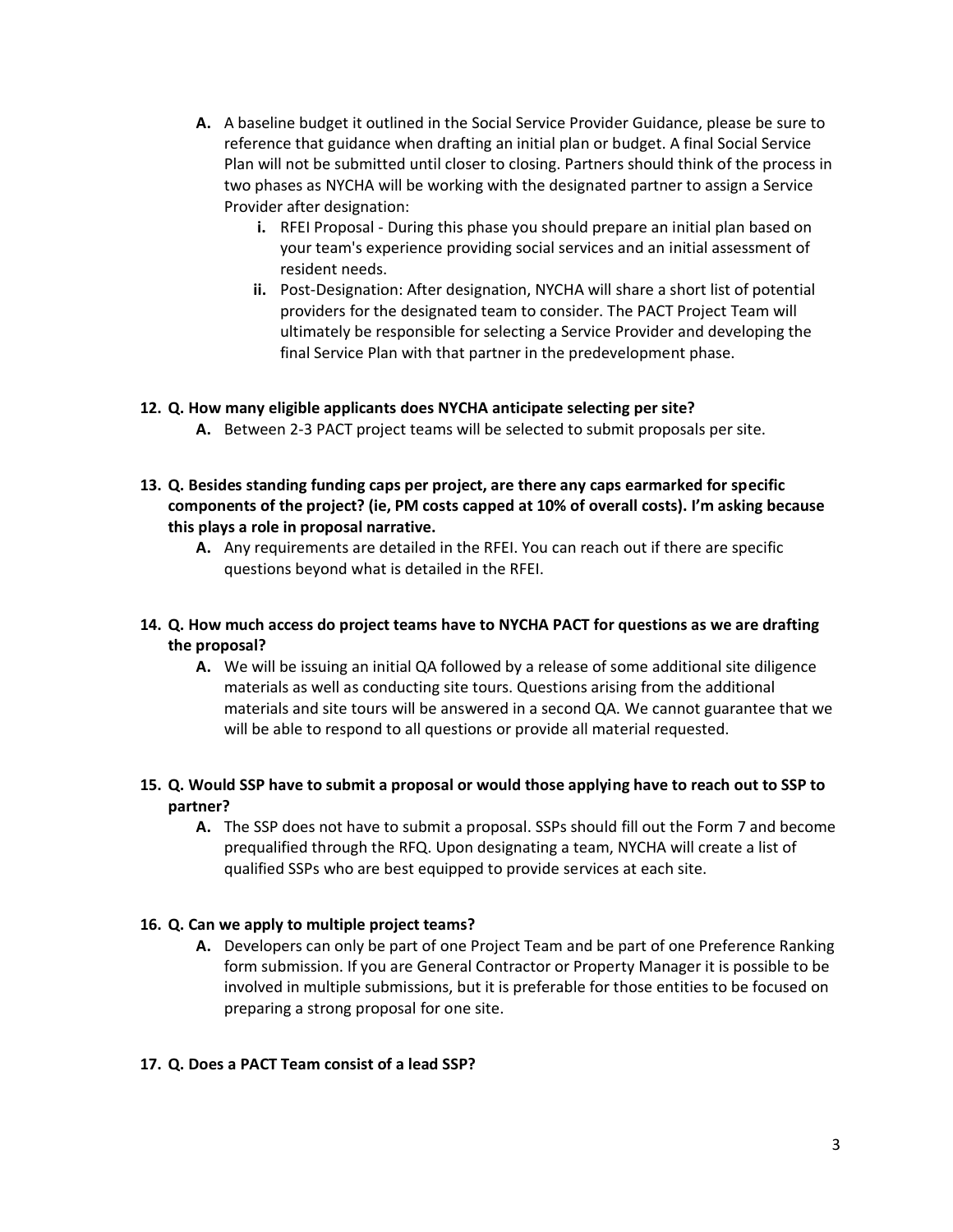**A.** The RFEI details the roles. After designation, a shortlist will be provided to the designated teams. They will then select, in coordination with NYCHA, the SSP for that site.

### **18. Q. How can approved General Contractors become aware of bid opportunities?**

**A.** Any pre-qualified partner will be on our prequalified outreach list. We reach out to the list when a new RFEI is published. You can reach out to [pact.partners@nycha.nyc.gov](mailto:pact.partners@nycha.nyc.gov) or look at the NYCHA website to identify open PACT opportunities.

# **19. Q. I am a Property Manager interested in working on one of these projects. How do I get involved?**

- **A.** Please refer to the selection process outlined in the RFEI. NYCHA will be evaluating proposals holistically and evaluating all entities in the Project Team. Interested Property Managers should be teaming up with other prequalified Developers and General Contractors that are complimentary to your company's strengths.
- **20. Q. We are a developer with extensive new construction experience, but do not have tenantin-place experience. Is there a way for MWBEs without this experience to partner with larger entities?**
	- **A.** Yes, most applicant teams consist of joint ventures. Please include your relevant experience in your pre-qualification submission.
- **21. Q. Has the new construction development site, size, and geometry for the West Brighton site been defined? This would be very helpful information to determine the new construction massing and re-zoning strategy through the ULURP.**
	- **A.** You should have all information you need in RFEI. We did not delineate boundaries so that your proposals can evaluate how PACT and New Construction are best integrated into the campus. We acknowledge that a rezoning will be necessary, but we are looking for Applicants to identify the appropriate land use actions.
- **22. Q. Exhibit U, page 9 of the RFP, under the Land Use Approvals section implies the existing West Brighton campus currently has zoning non-compliances. If that is the case, can those non-compliances be shared?**
	- **A.** The development is overbuilt. Applicants should identify the appropriate land use actions.

# **II. GENERAL**

# **23. Can you submit to the PACT Round 12 RFEI if you are pre-qualified under the PACT 2022 RFQ?**

**A.** If you are pre-qualified under the PACT 2022 RFQ, you are eligible to form a project team and submit a project preference ranking form for the PACT Round 12 RFEI. Eligibility to submit a proposal for the Round 12 RFEI is subject to the results of the project preference ranking form as outlined on page 55 of the PACT Round 12 RFEI.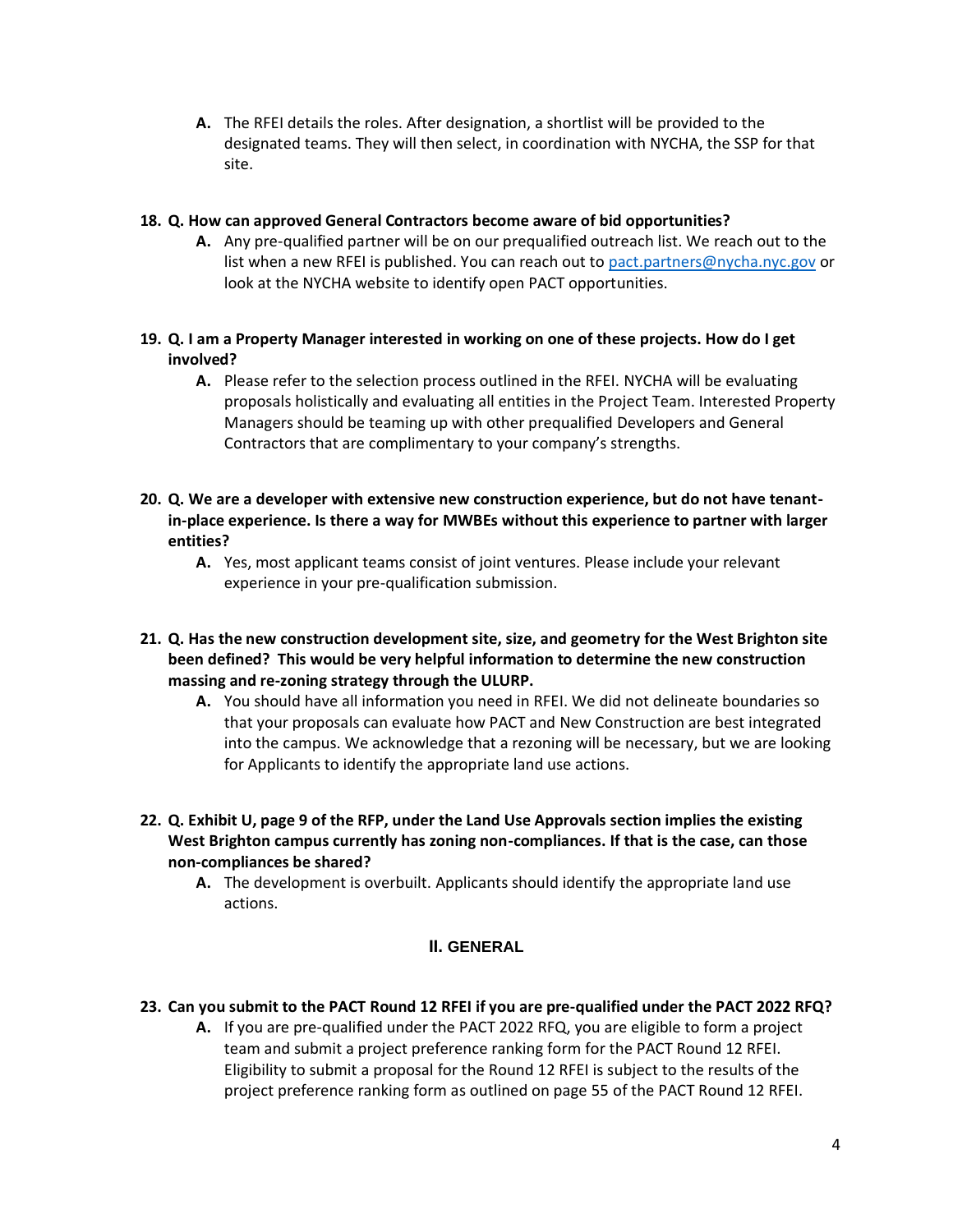#### **24. Is HDC the only lender that we can work with for construction and permanent financing?**

- **A.** Submitting a proposal with HDC financing and the prescribed underwriting assumptions is required as described in the Project Financing and Fee Requirements section of the RFEI. As described in the RFEI, if you would like to propose an alternative, please detail in your Financial Narrative and make clear the benefits and the proposed terms.
- **25. Are developers permitted flexibility in assigning the 10% RAD Chap Rents to particular units and projects?**
	- **A.** NYCHA is open to alternative suggestions for RAD CHAP rent unit assignments. If proposing to assign an alternate split of RAD/Section 18 units, please describe in the Financial Narrative the benefits of doing so. The final assignment of RAD and Section 18 units is subject to NYCHA approval.
- **26. Q. Please provide a listing of buildings which are individually-metered and which buildings are master-metered.**
	- A. Please refer to 'Exhibit C Property Profiles'

#### **27. Q. Please provide list of laundry rooms and community rooms by building.**

**A.** Please view 'Exhibit C – Property Profiles' for the community center and laundry room addresses.

### **28. Q. Please list the number of boilers by building, age of boilers & fuel type**

**A.** This information is not available at this time.

#### **29. Q. Please list the number of parking spaces by building.**

**A.** This information is not available at this time.

#### **30. Q. Please provide number of separate entrances by building.**

**A.** Building plans will be shared with each project team that is granted eligibility to submit proposals following completion of the project preference ranking form.

# **31. Q. Please provide list of buildings with exterior seating and/or play areas and equipment.**

**A.** This information is not available at this time.

# **32. Q. Please provide the current electrical service (AMP's) in each building.**

**A.** This information is not available at this time.

#### **33. Q. Please provide square footage of roofs for all buildings.**

**A.** Additional information on the buildings will be shared with each project team that is granted eligibility to submit proposals following completion of the project preference ranking form.

#### **34. Q. Please provide us with latest PHAS reports for the projects.**

**A.** This information is not available at this time.

# **35. Q. Please provide us with gas outages for the projects.**

**A.** This information is not available at this time.